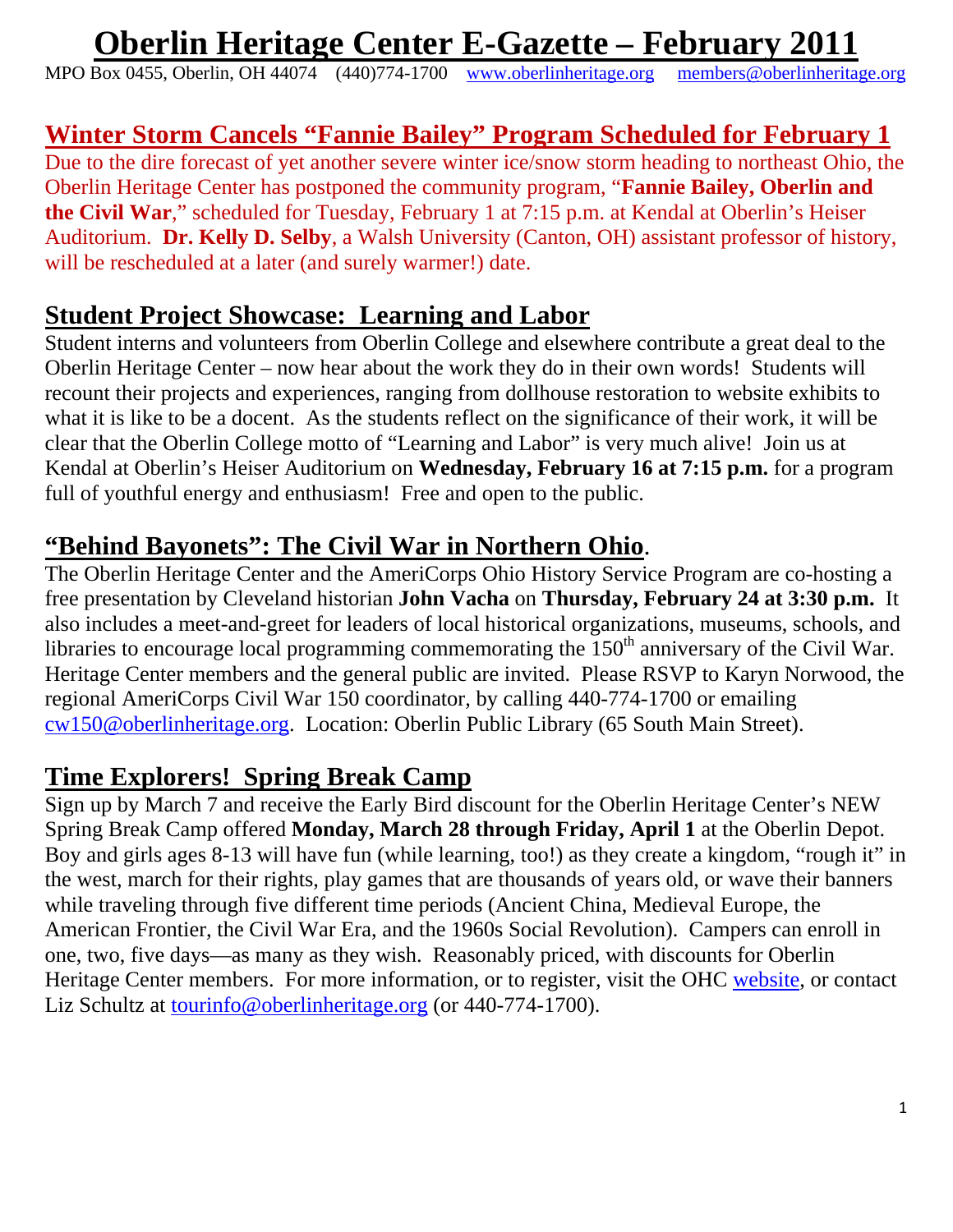## **Save the Dates**

**Celebrate Jim White** as the *Oberlin News-Tribune's* "**Oberlinian of the Year**" by attending a community-wide reception on **Saturday, March 19 from 3:30 to 5:00 p.m.** at First Church of Oberlin, U.C.C. The event is co-sponsored by the Oberlin Heritage Center and the *Oberlin News-Tribune*. Free and open to all.

Plan to attend the **John Mercer Langston Symposium**, co-sponsored by the John Mercer Langston Institute and the Oberlin Heritage Center, featuring two distinct illustrated presentations by **Dr. Judith E. King-Calnek**, an educational anthropologist and instructor at the United Nations International School and a Langston relative. *John Mercer Langston and the Shaping of African American Education in the 19th Century* takes place **Tuesday, March 29 at 7:15 p.m.** at Kendal at Oberlin's Heiser Auditorium. *The Langston-Quarles Family: An Untold American Story* is offered **Wednesday, March 30 at 7 p.m.** at the Oberlin Public Library. Both events are free and open to all.

Don't miss the fun annual gathering of members and friends at the **Oberlin Heritage Center's Annual Meeting and Dinner** on **Wednesday, April 6** at the Oberlin Inn. Our featured speaker will be **Burt Logan**, CEO of the Ohio Historical Society, and the evening will include presentations to the recipients of the Oberlin Heritage Center's 10th Annual Community Awards as well as a brief OHC business meeting. Tickets purchased by March 25 are \$25 for OHC members and \$30 for the general public; after March 25, tickets are \$30 (OHC members) and \$35 (general public). All reservations must be made by April 1. More information will be mailed to OHC members later this spring; if you do not receive a flyer, or need more information, visit www.oberlinheritage.org, call (440) 774-1700 or e-mail members@oberlinheritage.org.

## **Out and About: Staff News**

**Pat Murphy** will participate in an American Association of Museums' gathering on February 7-8 in Chicago with 20 other museum leaders from around the country who are working on reinventing the museum accreditation process. She represented the American Association of Museums and the Oberlin Heritage Center as a speaker at the Ohio Historical Society's celebration of the accreditation of the Fort Meigs State Memorial on January 28. She was recently appointed to the Kendal at Oberlin Board's Wellness, Health Care and Resident Life Committee and recently completed 16 years of service on the City of Oberlin Historic Preservation Commission. **Liz Schultz** appeared live on the WEOL Morning Show with Jeff Thomas on Wednesday, January 26, 2011, talking about upcoming activities at the Oberlin Heritage Center including the new Spring Break Camp. Liz also will judge History Day projects at the Christian Community School in Grafton on February 3, and she recently was invited to join the Oberlin's Chalk Walk Committee. AmeriCorps member **Karyn Norwood** has been out and about the region meeting with historical organizations about Civil War 150 opportunities—most recently, she met with the Lakewood Historical Society and talked with the Summit County Historical Society in Akron; she also spoke at the Northeastern Ohio Inter-Museum Council Meeting in Cleveland on January 18th.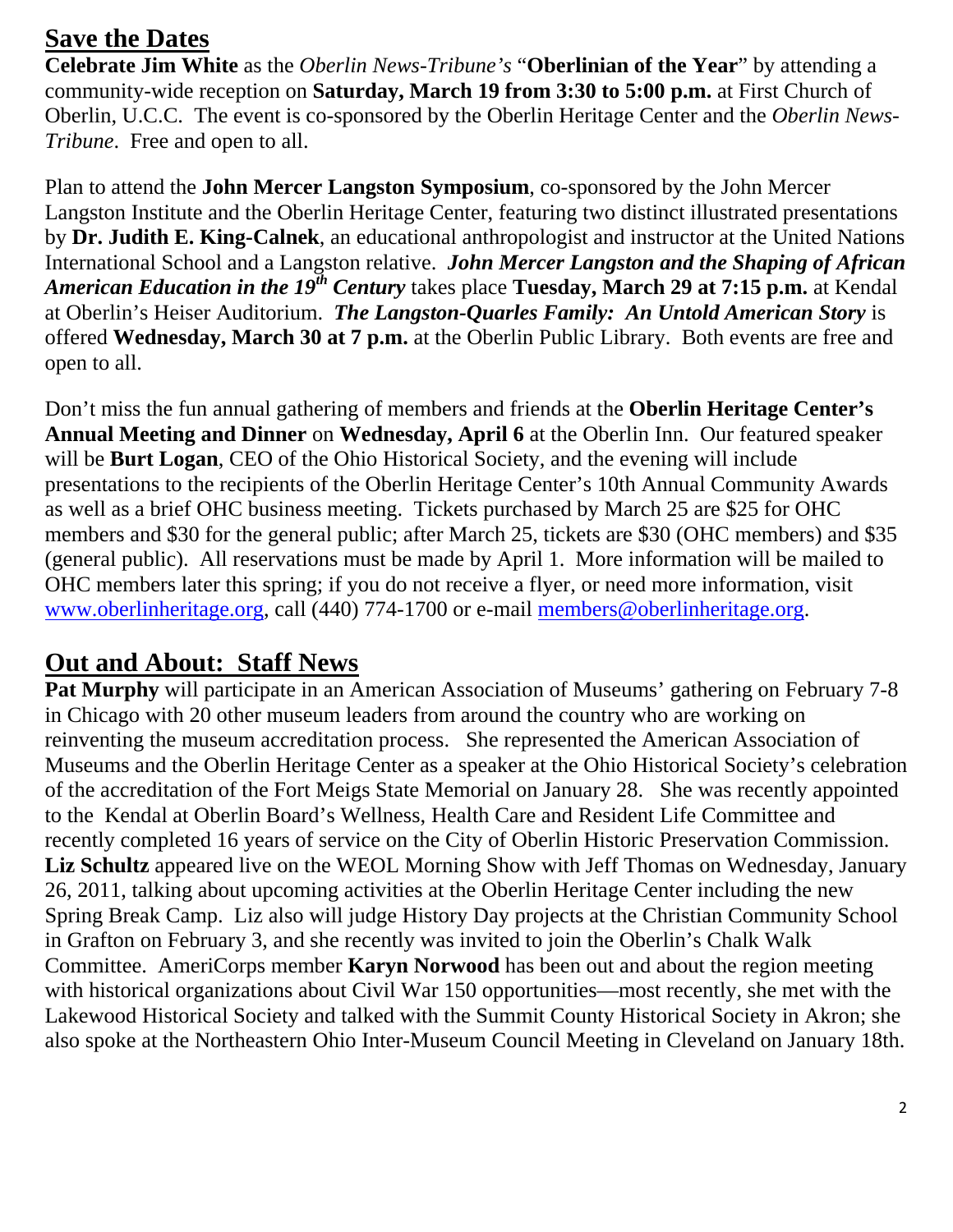# **Tune In!**

The Oberlin Heritage Center is one of three sites from around the state selected to take part in a free opportunity to be promoted on television in a major metropolitan area! "**Celebrate Black History Month through Travel**" will air live on **Thursday, February 10, 2011** on the Columbus (Ohio) NBC television station, WCMH TV-4. The travel segment is part of a Discover Ohio series that appears on the noon News program called Midday. Interspersed with a live interview of Ohio Tourism Division Public Relations Manager, Tamara Brown, each of the sites will be discussed for roughly 30 seconds and include photos of the featured attractions. If you can't tune in personally, the Heritage Center will receive a DVD of the show for our Resource Library.

# **Oberlin Heritage Center Members are "Time Travelers" As Well!**

Did you know that your membership at the Oberlin Heritage Center gives you additional benefits at hundreds of historical sites and museums throughout the United States? The Heritage Center is part of the Time Travelers program, created by the Missouri History Museum in 1998 so that members of historical institutions could receive exclusive benefits and privileges at each other's history-related institutions. These benefits may include free or reduced admission, gift shop discounts, free parking, and much more. Currently, 208 institutions within 41 states participate in the Time Travelers program. The following Ohio museums take part in the program; contact us for a list of other participating institutions from around the country, or visit timetravelers.mohistory.org.

| Armstrong Air & Space Museum                          |                                                              |  |
|-------------------------------------------------------|--------------------------------------------------------------|--|
|                                                       | Wapakoneta, Ohio 45895 Web site: www.armstrongmuseum.org     |  |
|                                                       |                                                              |  |
| Cincinnati History Museum at Cincinnati Museum Center |                                                              |  |
| Cincinnati, Ohio 45203                                | Web site: www.cincymuseum.org                                |  |
|                                                       |                                                              |  |
| Fort Meigs: Ohio's War of 1812 Battlefield            |                                                              |  |
| Perrysburg, Ohio 43551 Web site: www.fortmeigs.org    |                                                              |  |
|                                                       |                                                              |  |
| Johnston Farm & Indian Agency                         |                                                              |  |
| Piqua, Ohio 45356                                     | Web site: www.ohiohistory.org/johnstonfarm                   |  |
|                                                       |                                                              |  |
| <b>Merry-Go-Round Museum</b>                          |                                                              |  |
| Sandusky, Ohio 44870                                  | Web site: www.merrygoroundmuseum.org                         |  |
|                                                       |                                                              |  |
| National Afro-American Museum & Cultural Center       |                                                              |  |
|                                                       | Wilberforce, Ohio 45384 Web site: www.ohiohistory.org/afroam |  |
|                                                       |                                                              |  |
| <b>Oberlin Heritage Center</b>                        |                                                              |  |
| Oberlin, OH 44074                                     | Web site: www.oberlinheritage.org                            |  |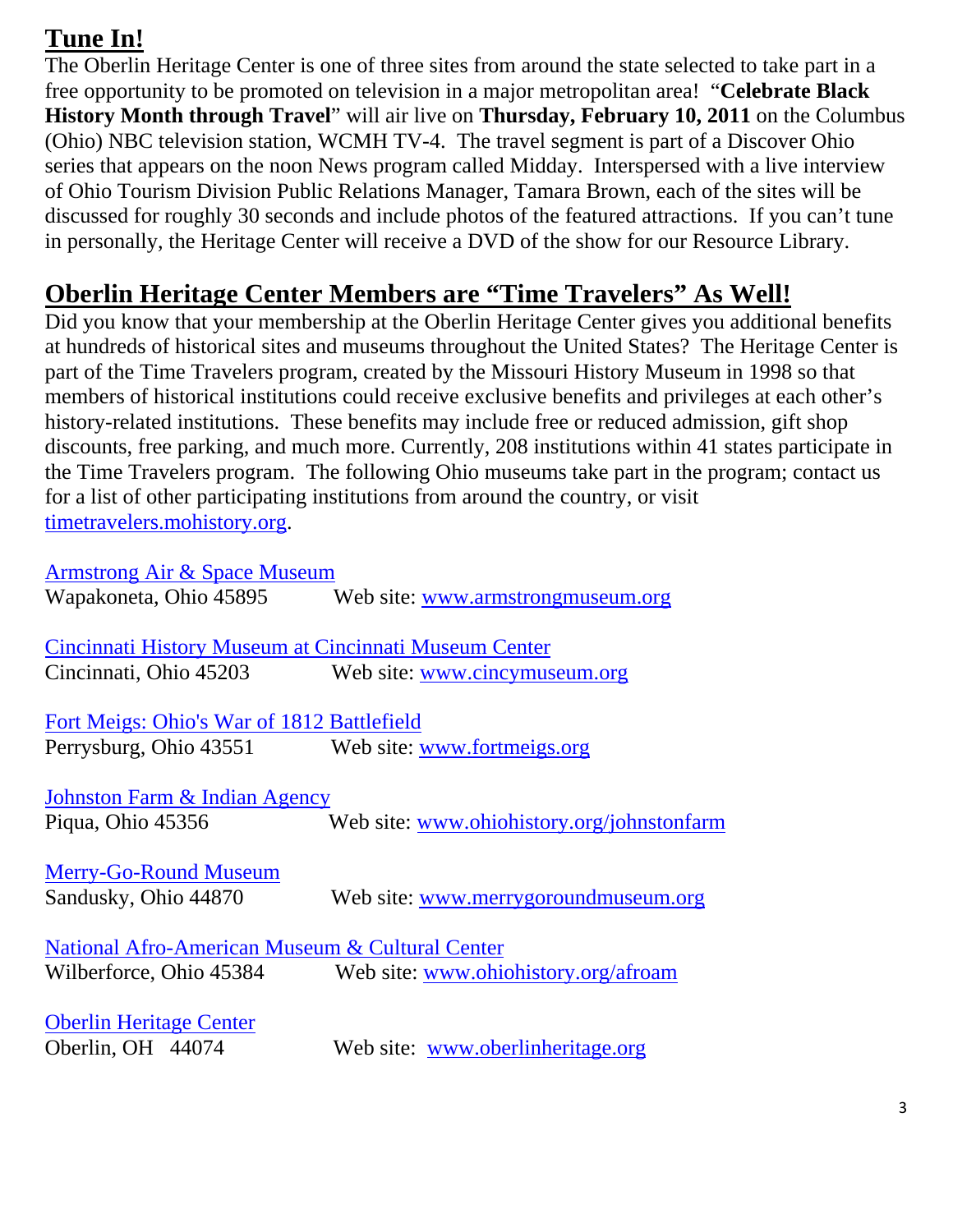| <b>Ohio Historical Center and Ohio Village</b> |                                                    |
|------------------------------------------------|----------------------------------------------------|
| Columbus, Ohio 43211                           | Web site: www.ohiohistory.org                      |
|                                                |                                                    |
| <b>Rutherford B. Hayes Presidential Center</b> |                                                    |
| Fremont, Ohio 43420                            | Web site: www.rbhayes.org                          |
|                                                |                                                    |
| The Our House Museum                           |                                                    |
| Gallipolis, Ohio 45631                         | Phone: (740) 446-0586                              |
|                                                |                                                    |
| The Shelby County Historical Society           |                                                    |
| Sidney, Ohio 45365                             | Web site: www.shelbycountyhistory.org              |
|                                                |                                                    |
| The Western Reserve Historical Society         |                                                    |
| Cleveland, Ohio 44106                          | Web site: www.wrhs.org                             |
|                                                |                                                    |
| <b>Wahkeena Nature Preserve</b>                |                                                    |
| Sugar Grove, Ohio 43155                        | Web site: www.ohiohistory.org/portal/places-p.html |
|                                                |                                                    |

## **History to Go!**

Some Oberlin Heritage Center workshops, presentations by speakers, and **Lessons in the Past** (old-fashioned school program for youth) are available for groups for a fee. Groups of 8 or more may reserve a private History Walk during the months of April through October. Topics include: **Freedom's Friends** (Underground Railroad), **Radicals and Reformers** (Westwood Cemetery), **Scholars and Settlers** (Tappan Square), and the NEW **Soldiers and Civilians** (Civil War), as well as the **I Spy Scavenger Hunt** for children. These are not only great ideas for school visits, but those of us past school-age also can keep the Heritage Center in mind when planning a club or organization's calendar, coordinating a reunion, or looking for a unique way to entertain out-oftown guests (such as those visiting for a weekend wedding or other special occasion). Contact Liz Schultz, Museum Education and Tour Coordinator, by calling (440) 774-1700 or e-mailing tourinfo@oberlinheritage.org.

# **You Can Make a Good Thing Even Better!**

The history of Oberlin is filled with people who played important roles in moving our nation forward. The Heritage Center helps preserve and share this rich heritage – and *members are the ones who keep the Oberlin Heritage Center moving forward*! If you are not yet a member, **join us today!** It's so easy – visit the Heritage Center website to sign-up online or download a mail-in membership form. If you already are a member, there are many other ways to help -- visit the website to find out how! Go to www.oberlinheritage.org and scroll across the top menu bar to the "Get Involved" tab; click on "Join" to become a new member, or "Make a Gift" to contribute in another way. Every donation is appreciated!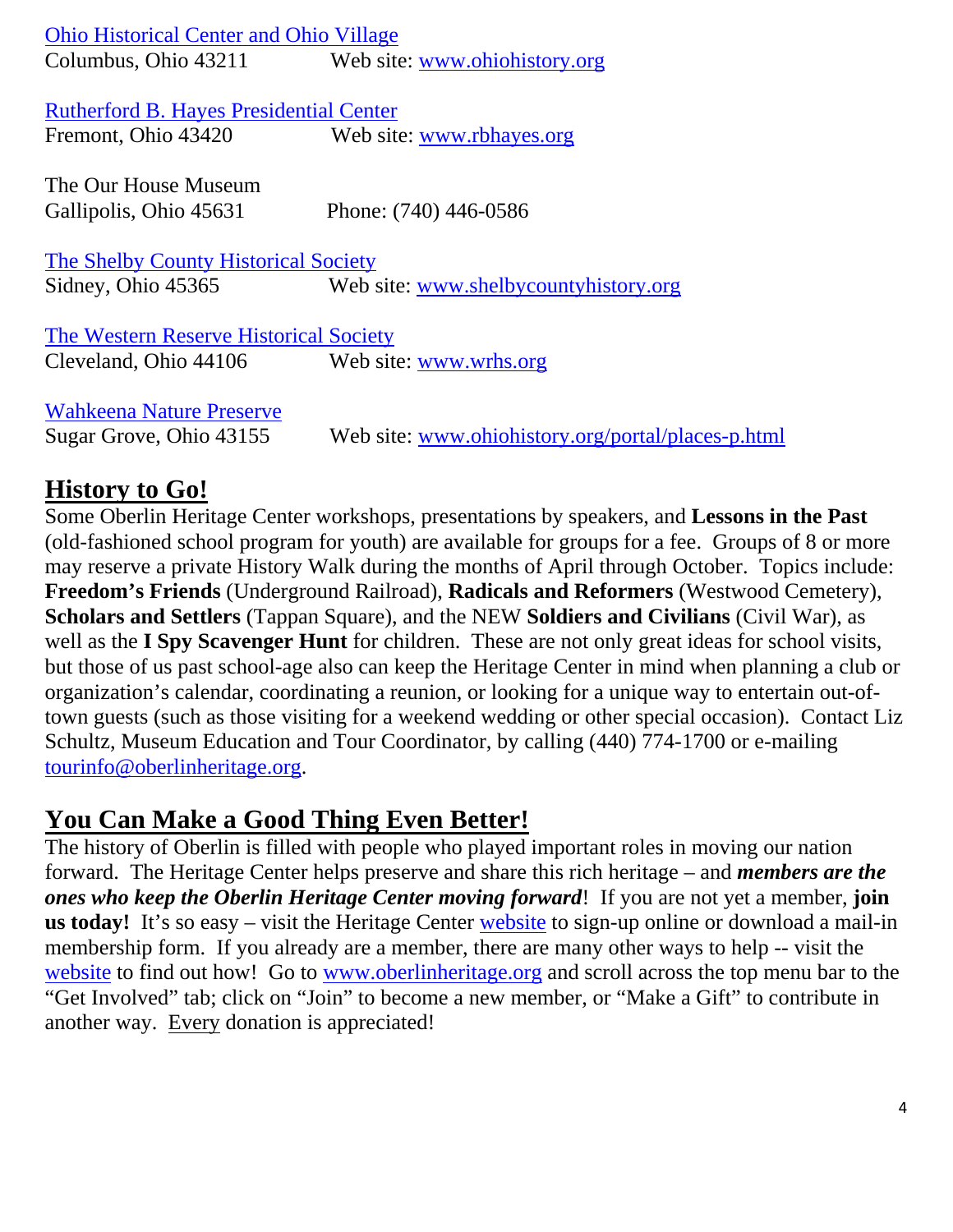# **A Warm Welcome to OHC's Newest Member!**

Congratulations to Oberlin Heritage Center Board member, Brad Hayes, and his wife, Nicole, who welcomed their first child, **Henry Allen Hayes**, on January 31, 2011. We're happy to report the family is all-smiles and everyone is doing well!

# **In Memory**

We note with sorrow the passing of long-time members **John Lott Brown** and **Dewey Ganzel.** 

# **Also of Interest**

Congratulations and hip hip hooray to the **Ohio Historical Society** which recently celebrated its reaccreditation by the **American Association of Museums** and the initial accreditation of six of its sites: Fort Meigs in Perrysburg, the Adena Mansion in Chilicothe, the Armstrong Air and Space Museum in Wapakoneta, Campus Martius Museum in Marietta, and the Johnston Farm and Indian Agency in Piqua.

The **Avon Historical Society** invites you to hear **Dr. Charles E. Herdendorf**'s illustrated presentation on the **North Ridge Scenic Byway** on **Wednesday, February 2, 2011 at 7 p.m.** at the Old Town Hall of 1871, corner of Detroit and Stoney Ridge Road in Avon. The Byway, encompassing the entire length of SR 254 in Lorain County, is only nine miles long, but contains more than one hundred historic homes that date back to the 1830s. Dr. Herdendorf looks at both the natural and historic features along the North Ridge Scenic Byway and also will introduce a new book, *Images of America: Sheffield Village*, a joint publication by the Avon and the Sheffield Village Historical Societies. Herdendorf, president of the Sheffield Village Historical Society, has presented several well-received programs in recent years for the Oberlin Heritage Center as well.

**Oberlin's Third Annual Freezin' Arts Fest**. Embrace the cold weather with fun festivities up and down West College and South Main Streets in Downtown Oberlin on **Saturday, February 12 from 11:00 a.m. to 2:00 p.m.** Elegant Ice Creations will be carving ice sculptures on the West College Street sidewalk while area businesses will sponsor fun activities at their stores. Hosted by Oberlin Main Street-Chamber. For more information contact (440) 774-6262 or oberlinmainst@oberlin.net.

**Charles Martin Hall Anniversary Celebration.** In association with the International Year of Chemistry, Oberlin College and the community of Oberlin will celebrate the 125th Anniversary of Charles M. Hall's Discovery of the Process for Electrochemical Refining of Aluminum Metal with a full day of events on **Wednesday, February 23, 2011**. Plan to visit special exhibits at the Science Center (119 Woodland Street) or spend time at the Oberlin Archives Exhibit at the Mudd Center Library (148 West College Street). At 4:45 p.m., Greg Robinson (Franklin Professor of Chemistry at the University of Georgia) will lead a seminar on "*Lessons from Charles Hall: Stabilization of Highly Reactive Molecules*" in the Wright Lecture Hall (Physics Building, W201, 110 North Professor Street). The day's events culminate with the 8:00 p.m. keynote address, "*Aluminum, the Miracle Metal*," by Kevin Anton, Vice President and Chief Sustainability Officer